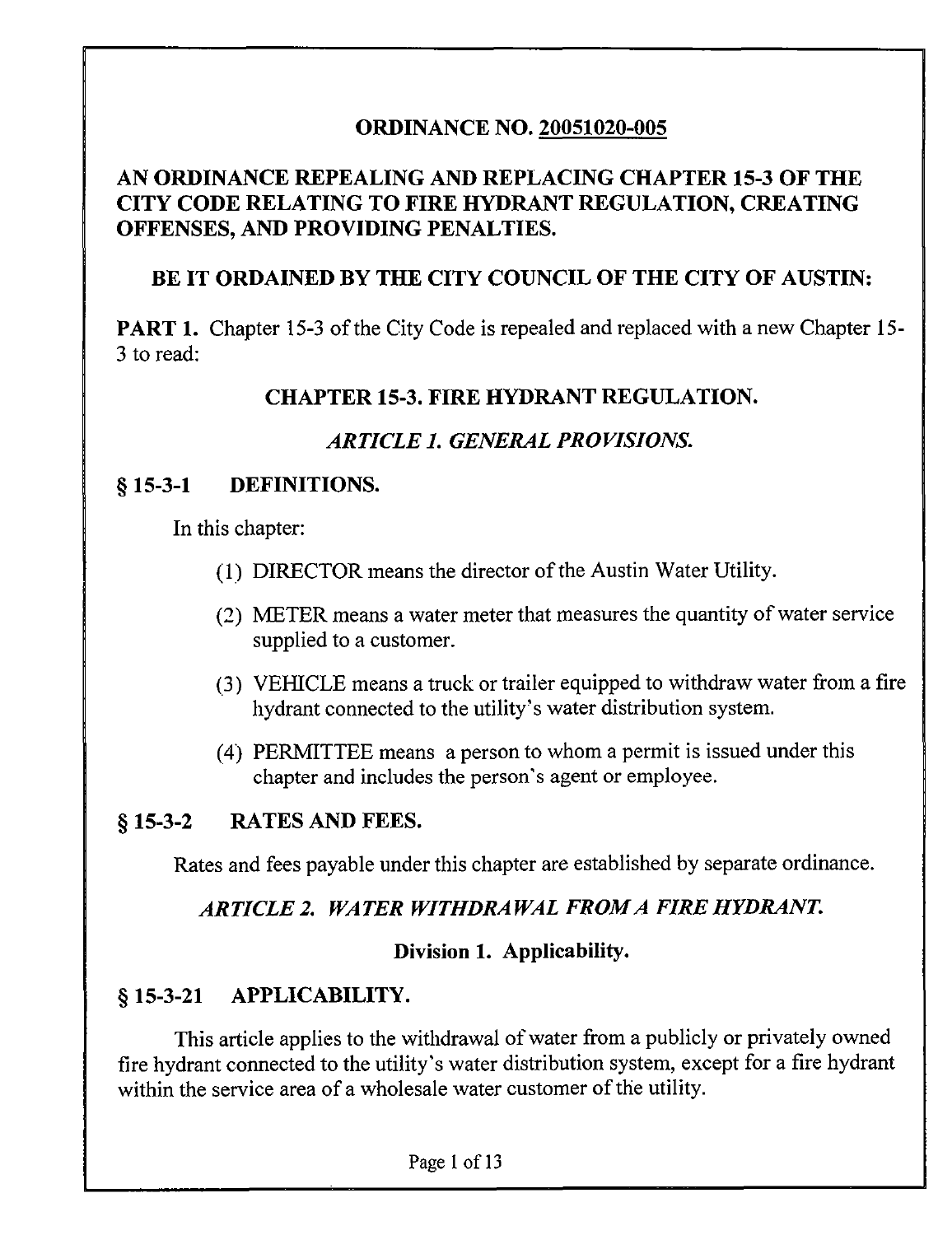### Division 2. Requirements For Water Withdrawal From A Fire Hydrant.

### § 15-3-31 PERMIT REQUIREMENT; EXCEPTIONS.

- (A) Except as provided in Subsection (B), a person may not withdraw water from a fire hydrant connected to the utility's water distribution system unless the person holds a permit issued by the director authorizing the temporary withdrawal of water from a fire hydrant.
- (B) A permit is not required for a withdrawal of water from a fire hydrant by:
	- (1) an employee of the Austin Fire Department or the utility engaged in the performance of an official duty; or
	- (2) an emergency service provider engaged in fire fighting.

#### § 15-3-32 PERMIT ISSUANCE.

- (A) Except as provided in Section 15-3-33 (Restrictions On Permit Issuance), the director may approve a permit to withdraw water from a fire hydrant:
	- (1) for construction; or
	- (2) if director determines:
		- (a) installation of a permanent meter is not practical; or
		- (b) the temporary withdrawal of water is necessary to protect or promote the public health, safety, or welfare.
- (B) The director may include in a permit terms and conditions to implement this article.

### § 15-3-33 RESTRICTIONS ON PERMIT ISSUANCE.

- (A) The director may not issue a permit to withdraw water from a fire hydrant for resale by the applicant, unless:
	- (1) the applicant provides documentation that the water is to be resold for potable water use in an area that lacks potable water service;
	- (2) the water is distributed by a vehicle that meets the requirements of Texas Administrative Code Title 30, Section 290.44(i) (Water Hauling); and
	- (3) the vehicle has metering and backflow protection approved by the director.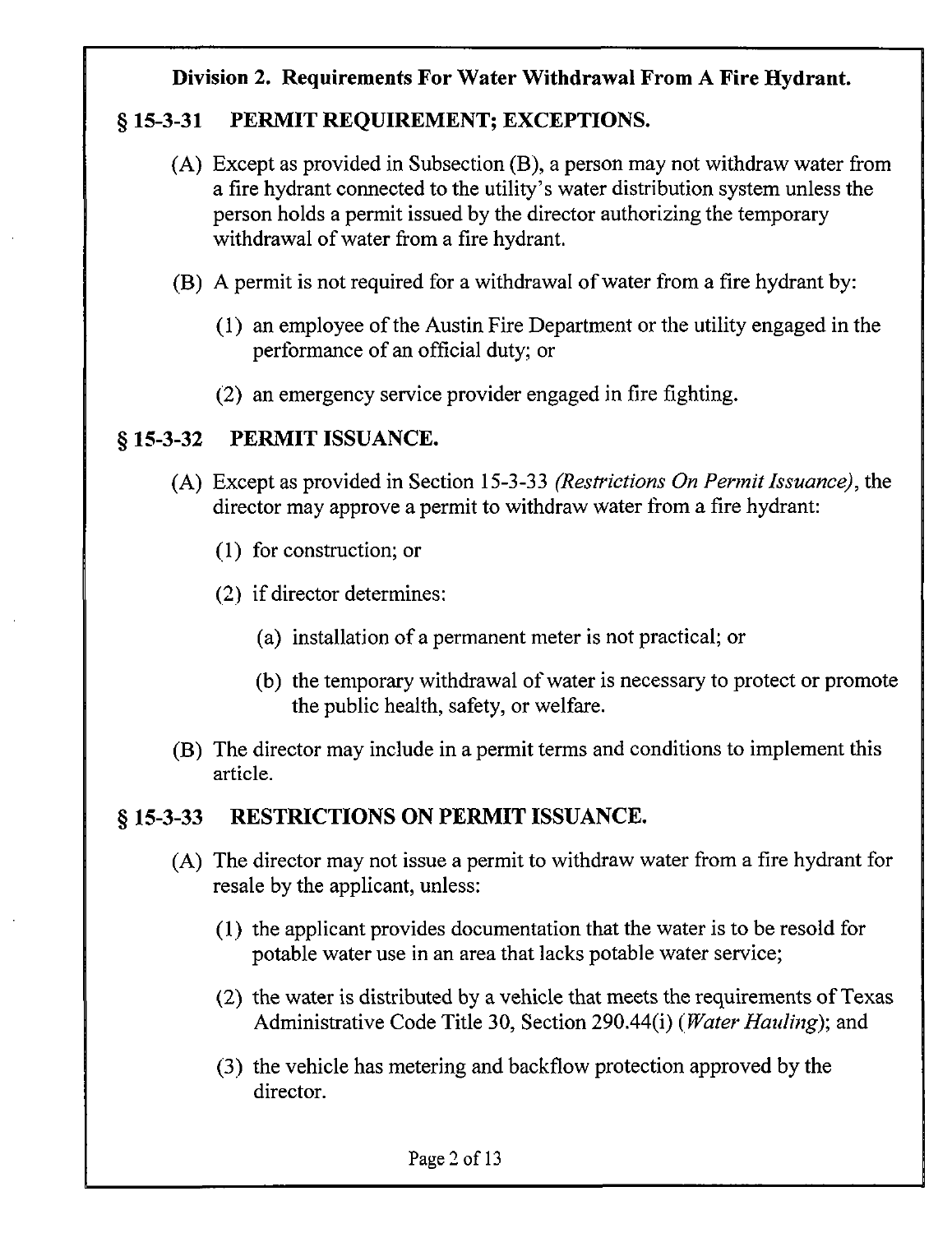- (B) The director may not issue a permit to withdraw water from a privately owned fire hydrant, unless:
	- (1) the applicant is the owner of the fire hydrant or provides written approval from the owner of the fire hydrant;
	- (2) the applicant installs director-approved backflow prevention and metering equipment on the private fire hydrant or the vehicle to be used to withdraw water from the private fire hydrant; and
	- (3) the applicant provides a cross connection test and maintenance report issued by a licensed backflow prevention assembly tester that documents installation and operation of a reduced pressure backflow assembly on the private fire hydrant or vehicle as prescribed by Chapter 15-1 (Cross Connection Regulations).

#### § 15-3-34 APPLICATION FOR A PERMIT.

- (A) A person who seeks a permit to withdraw water from a fire hydrant must file a written application with the director on a form provided by the director.
- (B) An application under this section must include:
	- (1) the applicant's name, address, and telephone number;
	- (2) the purpose for which water is to be withdrawn;
	- (3) if the application includes a request for a fire hydrant-mounted meter, the location of the fire hydrant;
	- (4) if the application includes a request for a vehicle-mounted meter, the vehicle identification number of the vehicle;
	- (5) the period of time for which the permit is requested;
	- (6) the size of the meter requested; and
	- (7) other information reasonably required by the director.
- (C) A permit to withdraw water from a fire hydrant is a service contract under Section 15-9-35 (Service Contract Created).

#### § 15-3-35 FEES AND DEPOSITS; EXCEPTION.

(A) An applicant shall pay to the utility the fees and equipment deposits established by ordinance. The utility may require a separate security deposit.

Page 3 of 13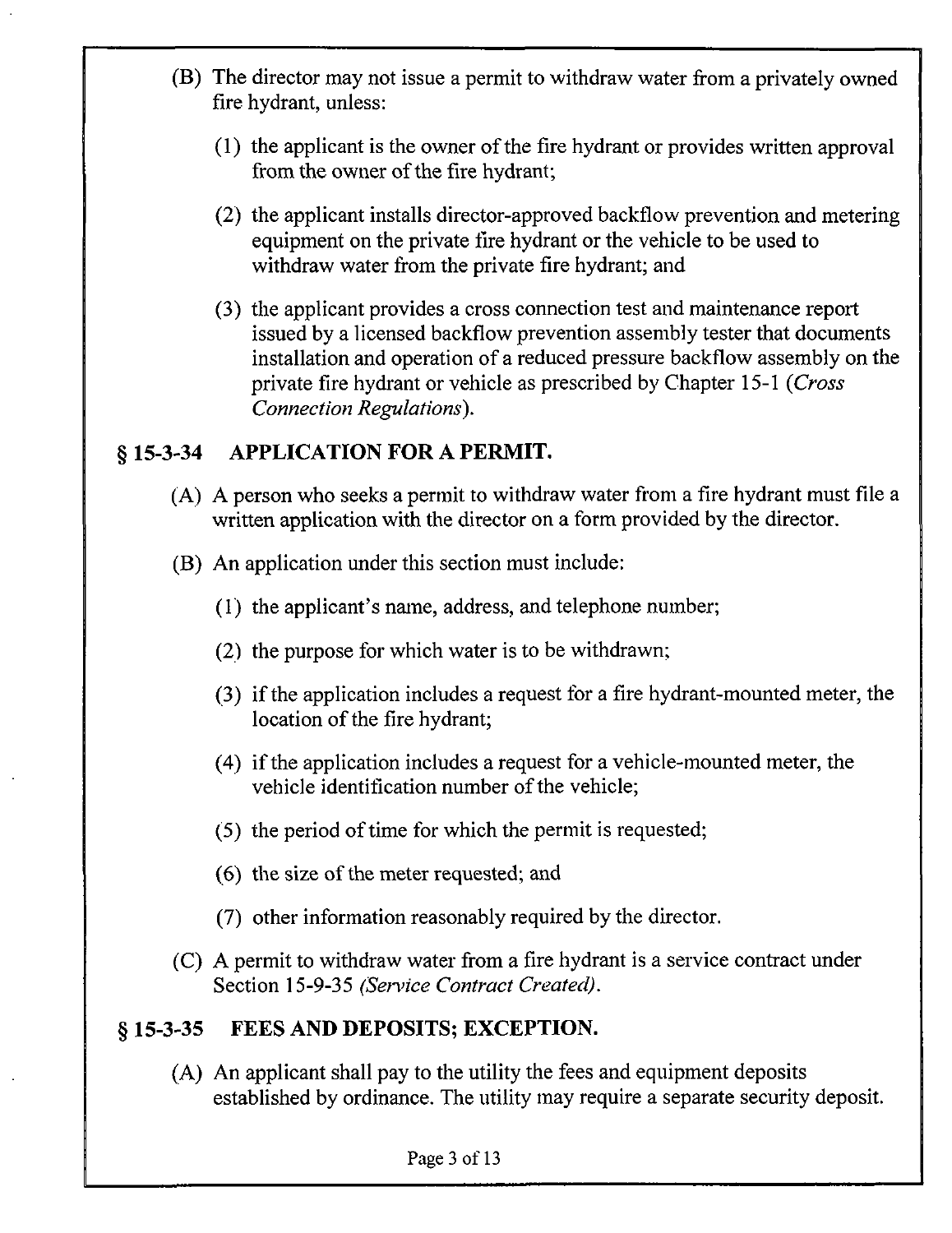(B) A City department that applies for a permit is not required to pay an equipment deposit or a security deposit.

## § 15-3-36 INDEMNIFICATION REQUIRED.

The director may not approve a permit unless the applicant executes a written agreement approved by the city attorney that indemnifies the City against liability from the applicant's use of a fire hydrant. This requirement does not apply to a City department.

## § 15-3-37 VEHICLE INSPECTION REQUIRED.

If a vehicle is to be used to withdraw water from a fire hydrant, the director may not approve the permit unless the applicant submits the vehicle to the utility for an inspection to determine whether the vehicle is in compliance with the requirements of this article.

## § 15-3-38 CROSS CONNECTION SURVEY REQUIRED.

- (A) This section applies if an applicant intends to use water withdrawn from a fire hydrant as potable water.
- (B) Before the director may issue a permit, the director shall:
	- (1) conduct a cross connection survey as provided in Section 15-1-16 (Cross Connection Survey); and
	- (2) conduct a cross connection survey of the applicant's potable water facilities, equipment, and appurtenances.
- (C) The applicant shall pay the amount prescribed by separate ordinance for the cross connection surveys.

## § 15-3-39 PERMIT PROVISIONS.

- (A) A permit issued under this article must include:
	- (1) the permittee's name, address and telephone number;
	- (2) if limited by the director, the specific fire hydrant from which the permittee may withdraw water;
	- (3) the purpose for which the water is to be withdrawn;
	- (4) if applicable, the vehicle identification number of the vehicle authorized to withdraw water under the permit; and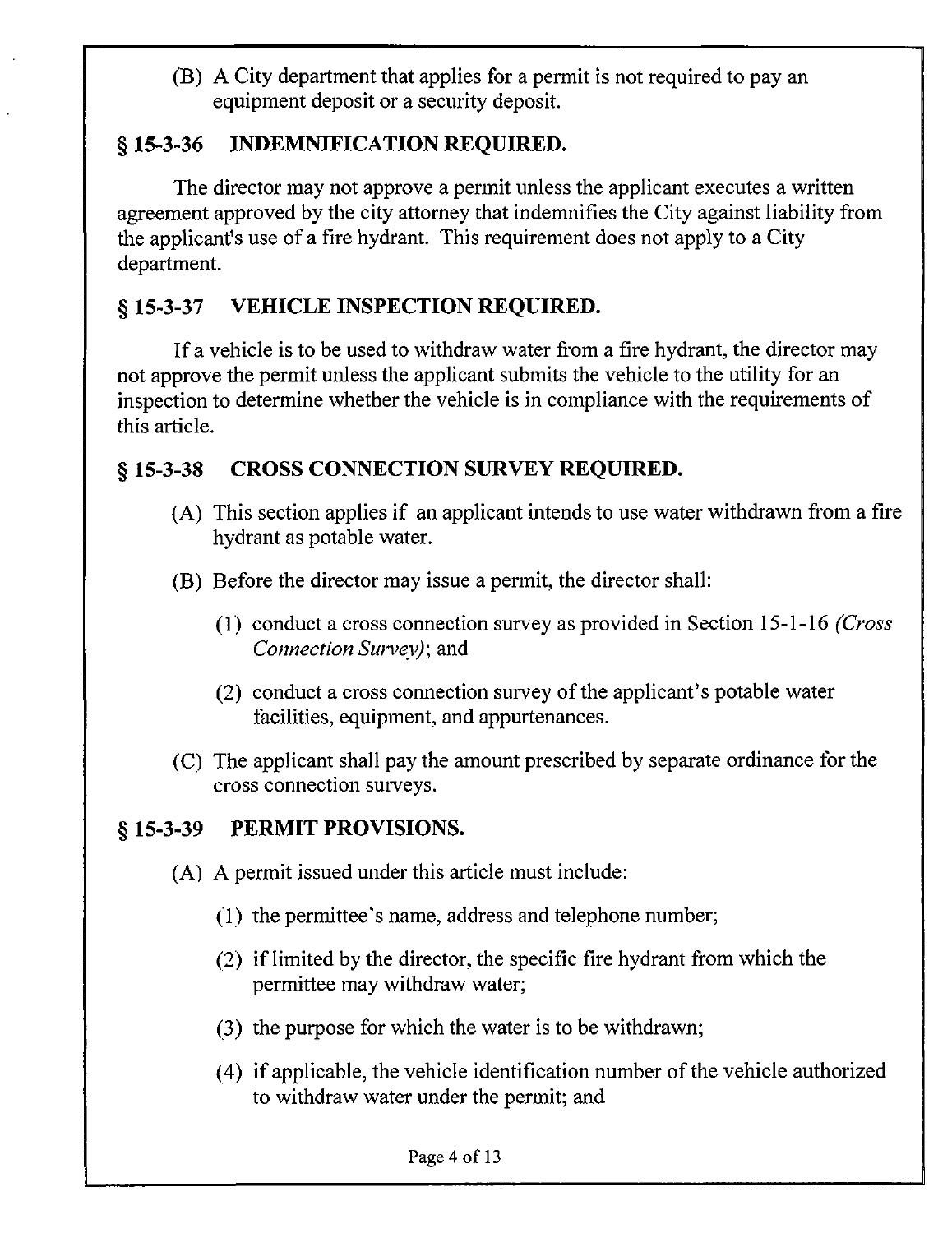- (5) the issuance and expiration dates of the permit.
- (B) A permit issued under this article does not create a property interest or continued right of use.

# § 15-3-40 PERMIT EXPIRATION; REAPPLICATION OR CANCELLATION OF CERTAIN PERMITS.

- (A) A permit that authorizes use of a fire hydrant-mounted meter expires on the earlier of:
	- (1) one year after the date of issuance; or
	- (2) the date all activities related to the purpose for which the permit was issued are completed.
- (B) A permit that authorizes use of a vehicle-mounted meter expires on the earlier of:
	- (1) five years after the date of issuance; or
	- (2) the date all activities related to the purpose for which the permit was issued are completed.
- (C) A permittee who holds a permit issued before (effective date of this ordinance), must reapply for a new permit not later than the  $30<sup>th</sup>$  day after the permittee receives notice from the director. The director shall cancel the permit if the permittee does not reapply.

# § 15-3-41 REGULATIONS FOR FIRE HYDRANT USE.

- (A) A permittee shall:
	- (1) use the meter installed by the utility to measure the volume of water withdrawn from a fire hydrant;
	- (2) use water withdrawn from a fire hydrant only for the purpose for which the permit is issued;
	- (3) know and comply with the utility's regulations and procedures relating to withdrawal of water from a fire hydrant;
	- (4) examine a fire hydrant before operation to verify that it is stable and not moveable, and if the hydrant is unstable or moveable, not use the hydrant and report the hydrant to the utility;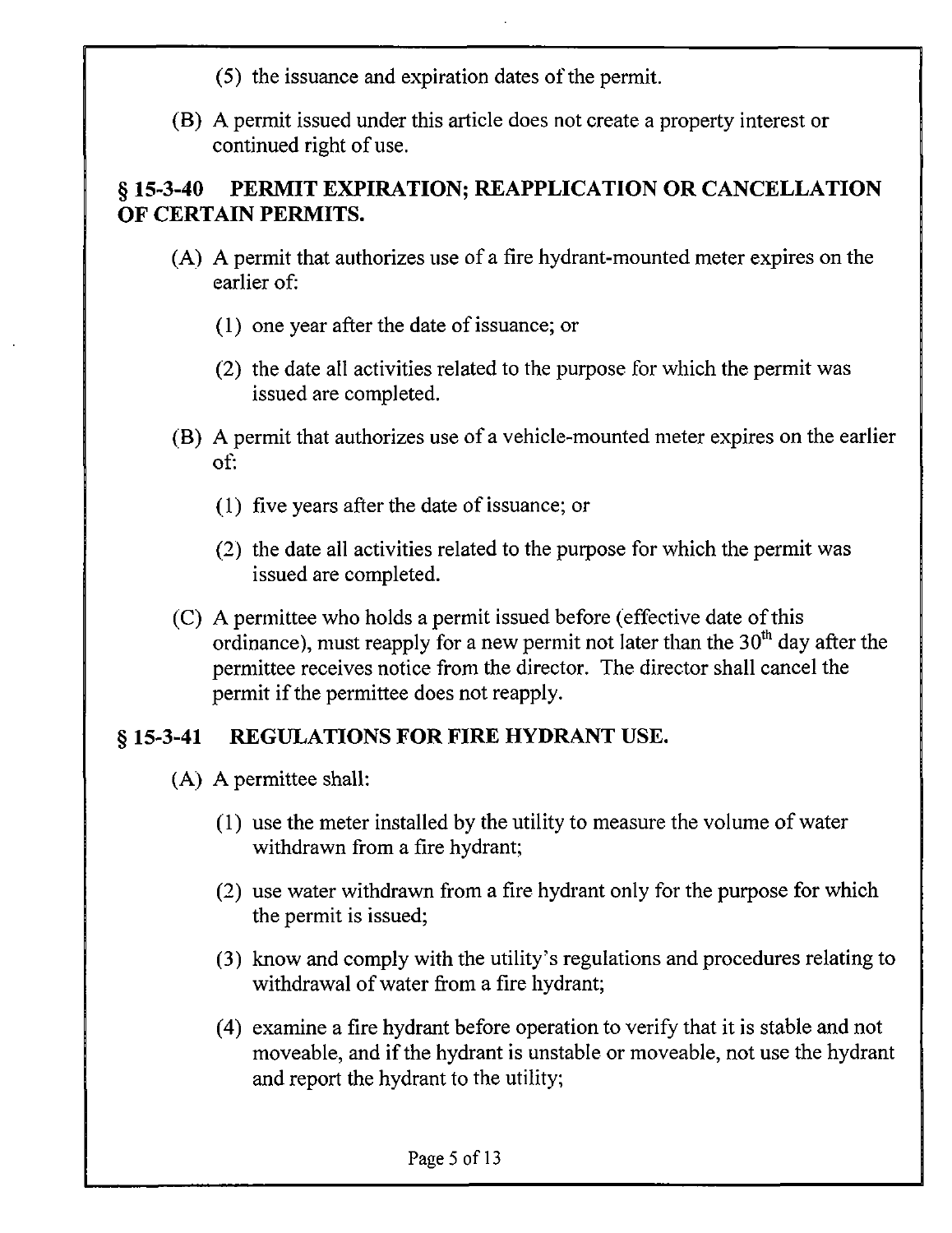- (5) if a fire hydrant or meter is damaged, leaking, or unsafe, not use the hydrant and report the hydrant to the utility;
- (6) open or close a fire hydrant only with a special fire hydrant wrench that is designed and manufactured for that purpose;
- (7) open a fire hydrant slowly to a fully open position and use a fire hydrant only in a fully open position;
- (8) close a fire hydrant slowly to a completely closed position when not in use;
- (9) to regulate the volume or flow of water from a fire hydrant:
	- (a) for a fire hydrant-mounted meter with a reduced pressure backflow prevention assembly, use a utility-installed gate valve; or
	- (b) for a fire hydrant used with a vehicle-mounted meter, provide and install a two-inch ball or gate valve on the hydrant;
- (10) remove all hoses or appurtenances connected to a fire hydrant when not in use;
- (11) for a vehicle-mounted meter, report meter readings to the director on a monthly basis; and
- (12) if requested by the director, deliver a vehicle on which a meter has been installed for reading and inspection by the utility at the date, time, and location designated by the director.
- (B) A permittee may not:
	- (1) make an unmetered withdrawal of water from a fire hydrant;
	- (2) use a fire hydrant valve to regulate the volume or flow of water withdrawn from the fire hydrant;
	- (3) open or close a fire hydrant except with a special fire hydrant wrench;
	- (4) remove a meter from a vehicle or fire hydrant after the meter has been installed by the utility;
	- (5) transfer a meter from a vehicle or fire hydrant to another vehicle or fire hydrant;
	- (6) obstruct a fire hydrant or street right-of-way or create a hazard to a person or property while withdrawing water from a fire hydrant; or

Page 6 of 13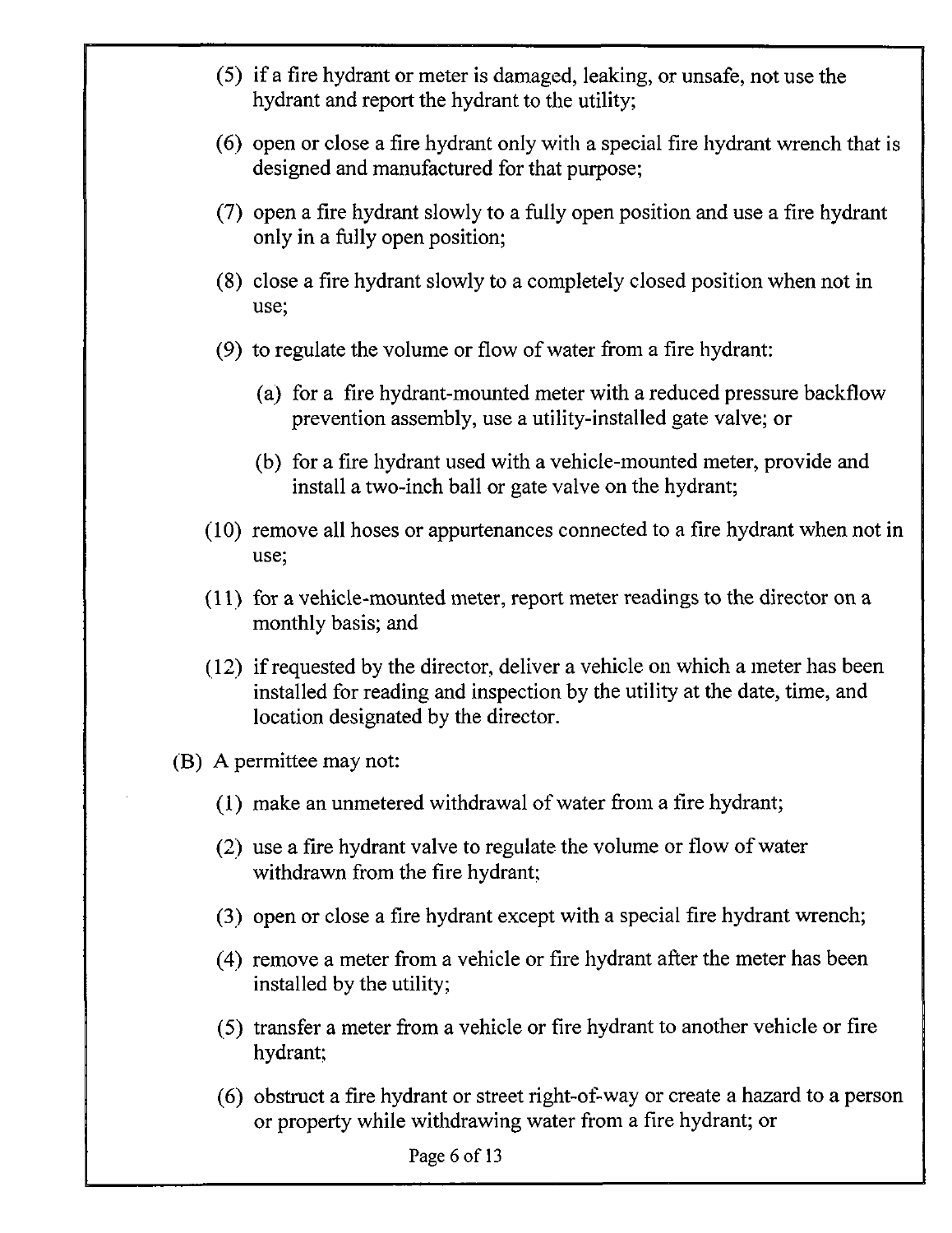- (7) damage, destroy, or tamper with a meter installed on a fire hydrant or vehicle.
- (C) A permittee shall immediately:
	- (1) obey an order given by the director, the fire chief, or a law enforcement officer to cease withdrawal of water from a fire hydrant; and
	- (2) if requested by the director, a fire fighter, or a law enforcement officer, disconnect all equipment from a hydrant and leave the area.

### § 15-3-42 METER AND BACKFLOW PREVENTION EQUIPMENT REQUIRED.

- (A) If water is to be withdrawn from a fire hydrant-mounted meter, the utility shall provide and install a one-inch meter or a three-inch meter depending on the intended use.
- (B) If water from a fire hydrant is delivered into a vehicle, the utility shall provide and install a three-inch meter on the permittee's vehicle.
- (C) A permittee shall:
	- (1) install a reduced pressure backflow prevention assembly on each meter connected to a fire hydrant;
	- (2) have each backflow prevention assembly tested by a licensed backflow prevention assembly tester to determine whether it meets the requirements of Chapter 15-1 (Cross Connection Regulation}; and
	- (3) deliver a copy of each backflow prevention assembly test and maintenance report to the director.
- (D) For a vehicle to be used to withdraw water from a fire hydrant, a permittee shall, at its expense:
	- (1) provide, install, and test a reduced pressure backflow prevention assembly; or
	- (2) install and maintain at least a six-inch unobstructed air gap from the vehicle piping to the top of the tank that meets the requirements of Chapter 15-1 (Cross-Connection Regulation).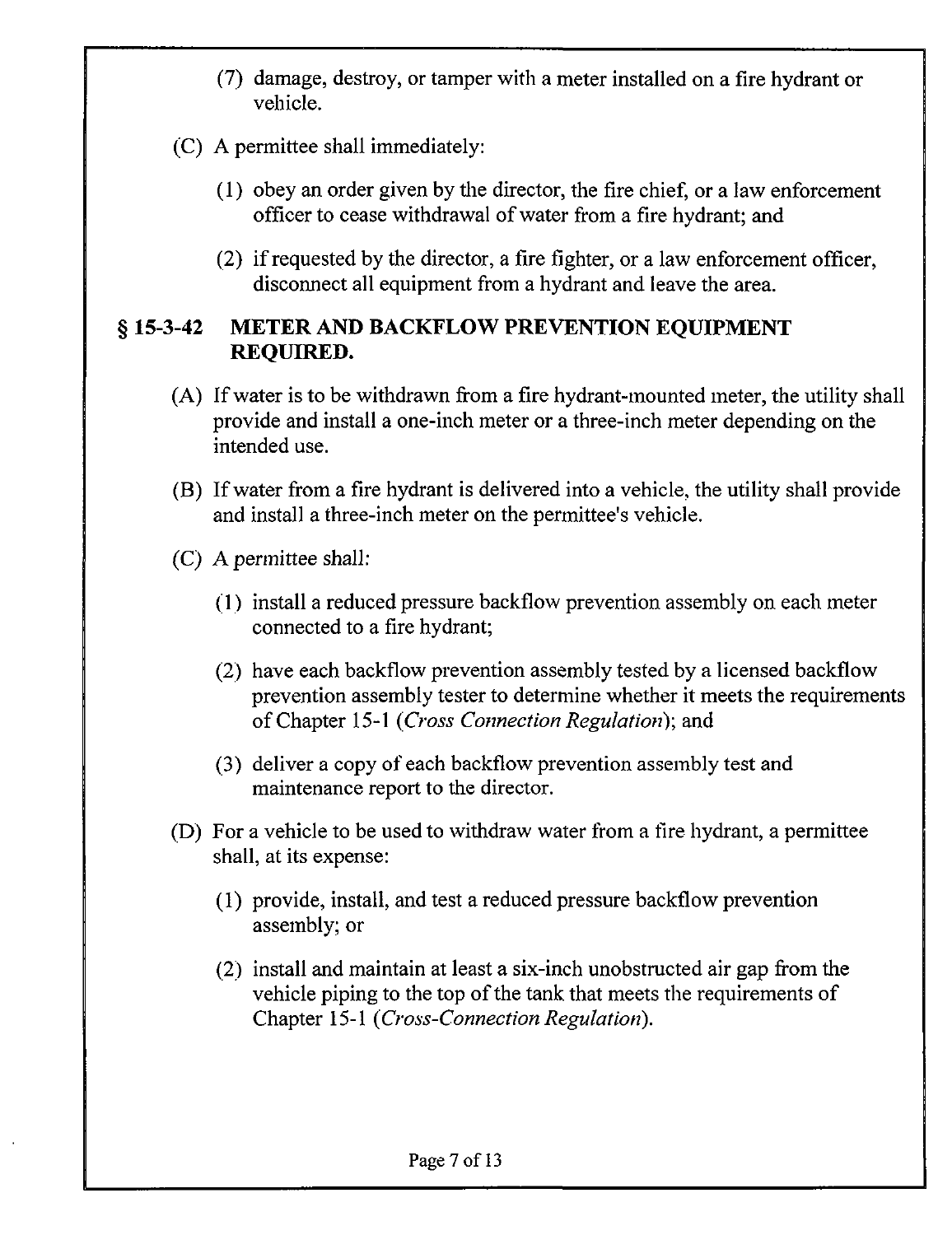### Division 3. Enforcement; Offenses and Penalties.

## § 15-3-51 ENFORCEMENT; NOTICE OF VIOLATION.

- (A) The director may immediately disconnect all equipment from a fire hydrant and terminate water service in the event of a violation of this article, the terms of a permit, order or agreement issued under this article, or a rule promulgated to implement this article.
- (B) The director may immediately disconnect all equipment from a fire hydrant and terminate water service if the director determines that contamination or pollution due to a cross connection:
	- (1) presents an imminent threat to the City's public water system;
	- (2) presents an imminent threat to public heath or safety;
	- (3) presents a threat to the environment; or
	- (4) threatens to interfere with the operation of the City's public water system.
- (C) The director shall issue written notice, and may issue verbal notice, of a violation to a person who has violated a requirement of this article, the terms of a permit, order or agreement issued under this article, or a rule promulgated to implement this article.
- (D) The director may take enforcement action before the director issues a notice of violation.

#### § 15-3-52 VOLUNTARY COMPLIANCE.

- (A) The director may:
	- (1) accept a written agreement for voluntary compliance from a person responsible for a violation under this article, the terms of a permit, or a rule promulgated to implement this article; or
	- (2) issue an agreed consent order that establishes an agreement for voluntary compliance by a permittee.
- (B) An agreement under this section must:
	- (1) describe the violation;
	- (2) describe the action the person must take to correct the violation;

Page 8 of 13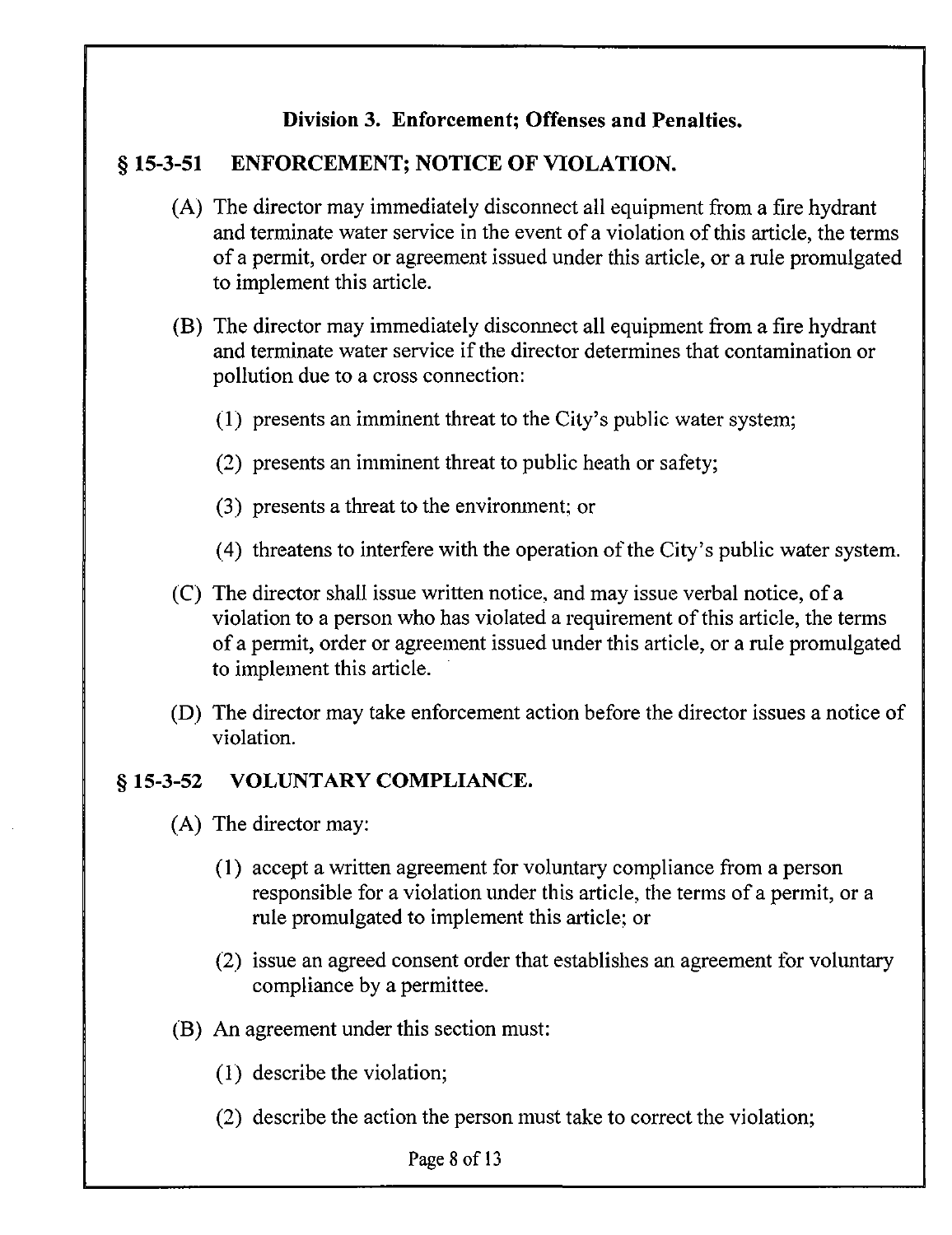- (3) prescribe the time period for the person to complete the corrective action; and
- (4) be signed and dated by the person responsible for compliance.

## § 15-3-53 COMPLIANCE ORDER.

- (A) If the director determines that a person has violated this article, the terms of a permit, a rule promulgated to implement this article, or an agreement for voluntary compliance, the director may issue an order to the person directing the person to correct the violation within a prescribed time period.
- (B) If a person does not comply within the time period prescribed, the director may suspend a permit to withdraw water from a fire hydrant and disconnect water service from a fire hydrant until the person corrects the violation.

### § 15-3-54 CEASE AND DESIST ORDER.

- (A) If the director determines that a person is violating this article, the terms of a permit, order or agreement issued under this article, or rule promulgated to implement this article, or that a past violation committed by the person is likely to recur, the director may issue a written order, or may give a verbal order, directing the person to:
	- (1) immediately cease and desist the violation;
	- (2) immediately comply with this article the terms of a permit, order or agreement issued under this article, or rule promulgated to implement this article; and
	- (3) take all necessary remedial or preventive action to address a present, continuing, or threatened violation.
- (B) If a verbal order remains in effect for more than 24 hours, the director shall follow the verbal order with a written order within a reasonable time period.

## § 15-3-55 SUSPENSION OF PERMIT TO WITHDRAW WATER FROM FIRE HYDRANT.

(A) The director may suspend a permit to withdraw water from a fire hydrant and disconnect water service from a fire hydrant if the permittee does not correct a violation within the time period prescribed by the notice of violation, agreement, or order issued under this article.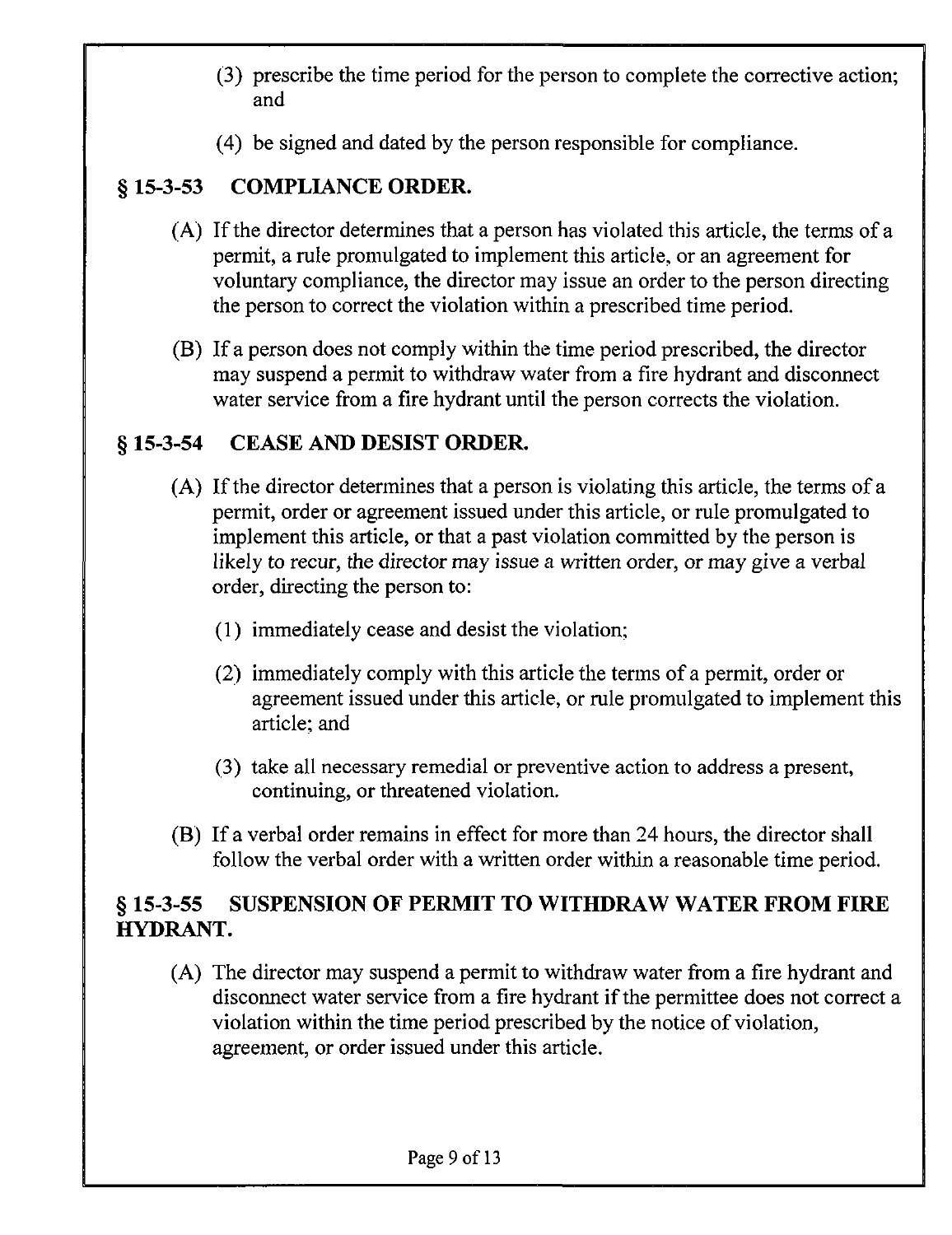(B) The director may suspend a permit to withdraw water from a fire hydrant if the permittee does not pay an invoice for water withdrawn from a fire hydrant by its due date.

## § 15-3-56 REVOCATION OF PERMIT AND FORFEITURE OF DEPOSIT.

- (A) If the director determines that a permittee has violated this article, the terms of a permit, order, or agreement issued under this article, or a rule promulgated to implement this article, the director may:
	- (1) immediately revoke the permit and order the permittee to stop withdrawing water from a fire hydrant; and
	- (2) forfeit the permittee's equipment deposit if the permittee does not return a vehicle-mounted meter to the place specified by the director within 10 business days after the expiration or revocation of a permit.
- (B) A person whose permit is revoked under this section may reapply for a permit.
- (C) A person whose permit is revoked is not entitled to a refund of or credit for a fee or forfeited deposit.

## § 15-3-57 LIABILITY.

- (A) A person is liable for a violation if the person commits or assists in the commission of a violation of this article, the terms of a permit, order or agreement issued under this article, or rule promulgated to implement this article.
- (B) A person who violates this article, the terms of a permit, order or agreement issued under this article, or rule promulgated to implement this article is liable to the City for expenses, loss, or damage incurred by the City.
- (C) A person who damages, tampers with or removes the property or equipment of the City installed under this article is responsible to the utility for all loss, damage, or expenses incurred by the City.
- (D) A person who causes damage to utility equipment or infrastructure as a consequence of a withdrawal of water from a fire hydrant is responsible to the utility for all loss, damage or expenses incurred by the City.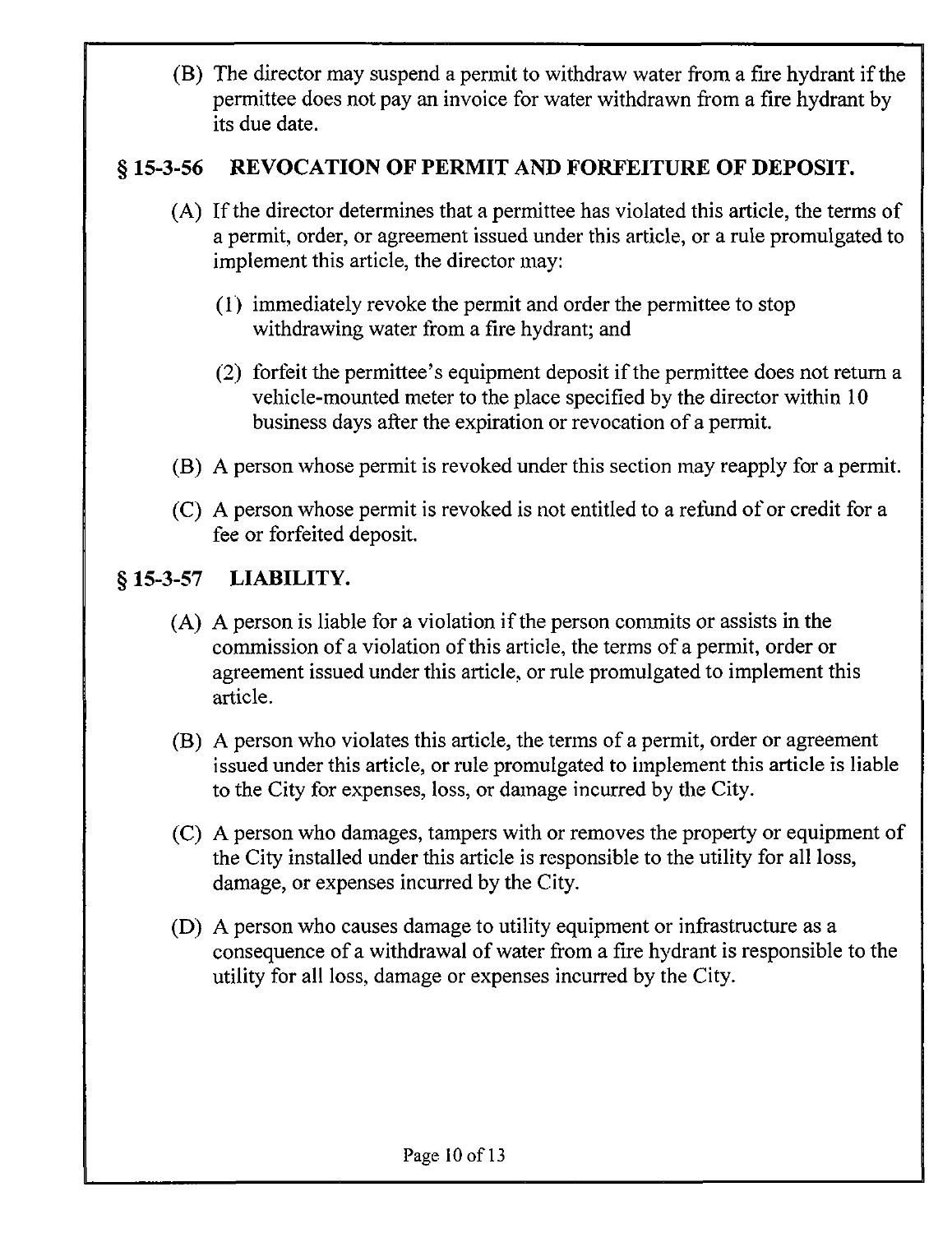# § 15-3-58 CIVIL REMEDIES.

- (A) The city attorney may enforce this article, the terms of a permit, order or agreement issued under this article, or a rule promulgated to implement this article by injunction, declaratory relief, or other action at law or in equity.
- (B) The city attorney may initiate a suit against a person who violates this article, the terms of a permit, order or agreement issued under this article, or a rule promulgated to implement this article to recover a civil penalty not to exceed \$1,000 for each violation. Each day that a violation occurs constitutes a separate violation.

### § 15-3-59 OFFENSES.

- (A) A person commits an offense if:
	- (1) the person withdraws water from a fire hydrant without a permit issued under this article;
	- (2) the person makes an unmetered withdrawal of water from a fire hydrant;
	- (3) the person damages, destroys, or tampers with a meter installed on a vehicle used to withdraw water from a fire hydrant; or
	- (4) the person fails or refuses to present a permit for inspection at the request of the director, the fire chief, or a law enforcement officer.
- (B) A person commits an offense in violation of both this and Section 15-1-4 (Cross Connection Prohibited) if the person withdraws water from a fire hydrant without an approved backflow prevention assembly.
- (C) A permittee commits an offense if:
	- (1) the permittee does not comply with the terms of a permit, order or agreement issued under this article, or rule promulgated to implement this article;
	- (2) the permittee fails to return a vehicle-mounted meter to the utility within 10 business days after expiration of the permit; or
	- (3) the permittee makes a false report of the reading of a vehicle mounted meter used to measure water withdrawn from a fire hydrant.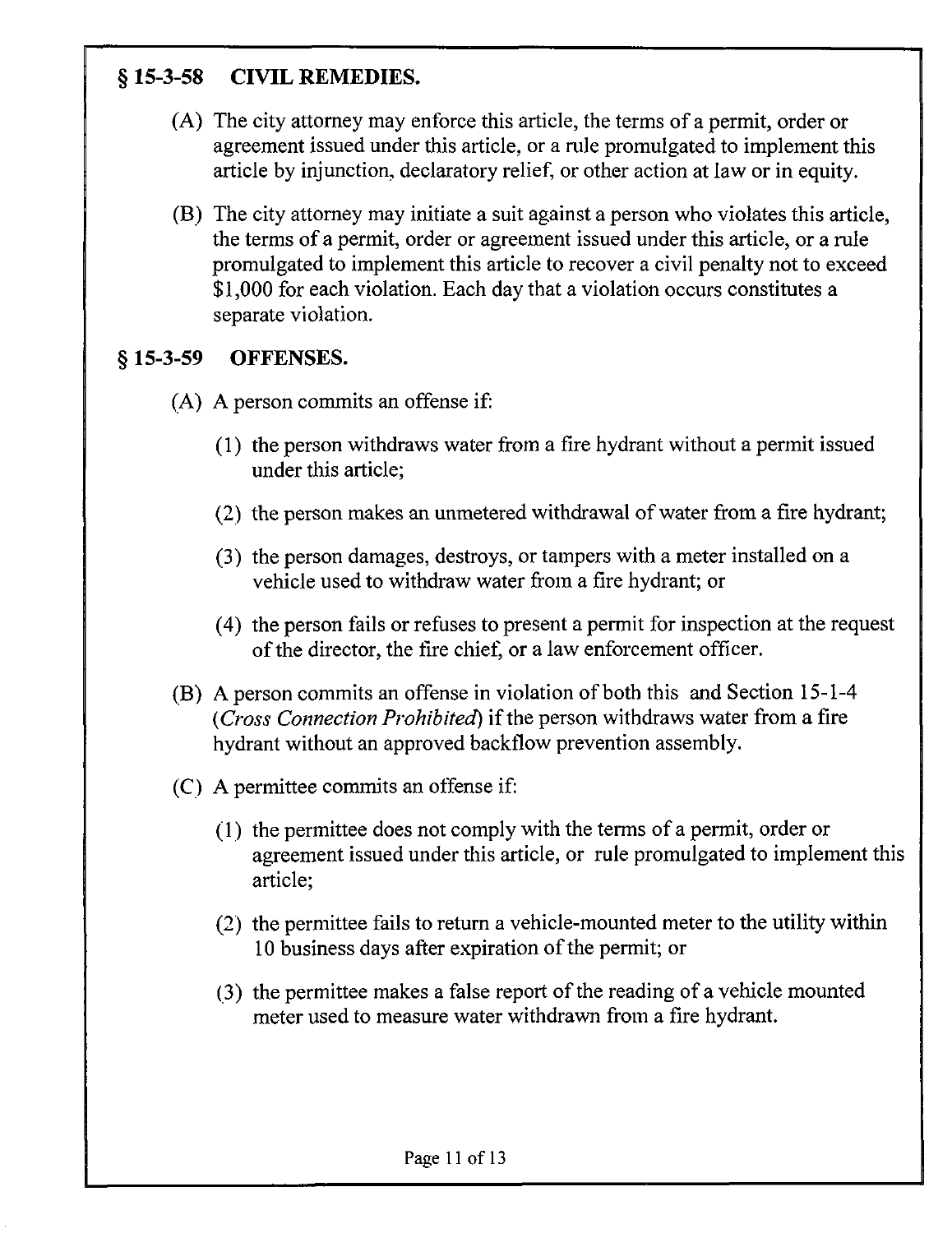# § 15-3-60 CRIMINAL PENALTIES.

- (A) A person who acts with criminal negligence and violates this article, the terms of a permit, order, or agreement issued under this article, or a rule promulgated to implement this article commits a Class C misdemeanor punishable under Section 1-1-99 (Offenses; General Penalty).
- (B) Each day that a violation occurs is a separate offense.
- (C) Proof of a higher degree of culpability than criminal negligence constitutes proof of the culpability charged.

## § 15-3-61 CUMULATIVE REMEDIES.

The remedies authorized under this article are cumulative.

# ARTICLE 3. PAINTING A CITY FIRE HYDRANT.

# § 15-3-81 APPLICATION.

This article applies to a City-owned fire hydrant.

# § 15-3-82 PAINTING A CITY FIRE HYDRANT; OFFENSES.

A person commits an offense if the person paints a fire hydrant:

- (1) without the prior written approval of the director; or
- (2) a color other than a color approved by the director.

# § 15-3-83 CRIMINAL PENALTY.

- (A) A person who acts with criminal negligence and violates this article commits a Class C misdemeanor punishable under Section 1-1-99 (Offenses: General Penalty).
- (B) Each day that a violation occurs is a separate offense.
- (C) Proof of a higher degree of culpability than criminal negligence constitutes proof of the culpability charged.